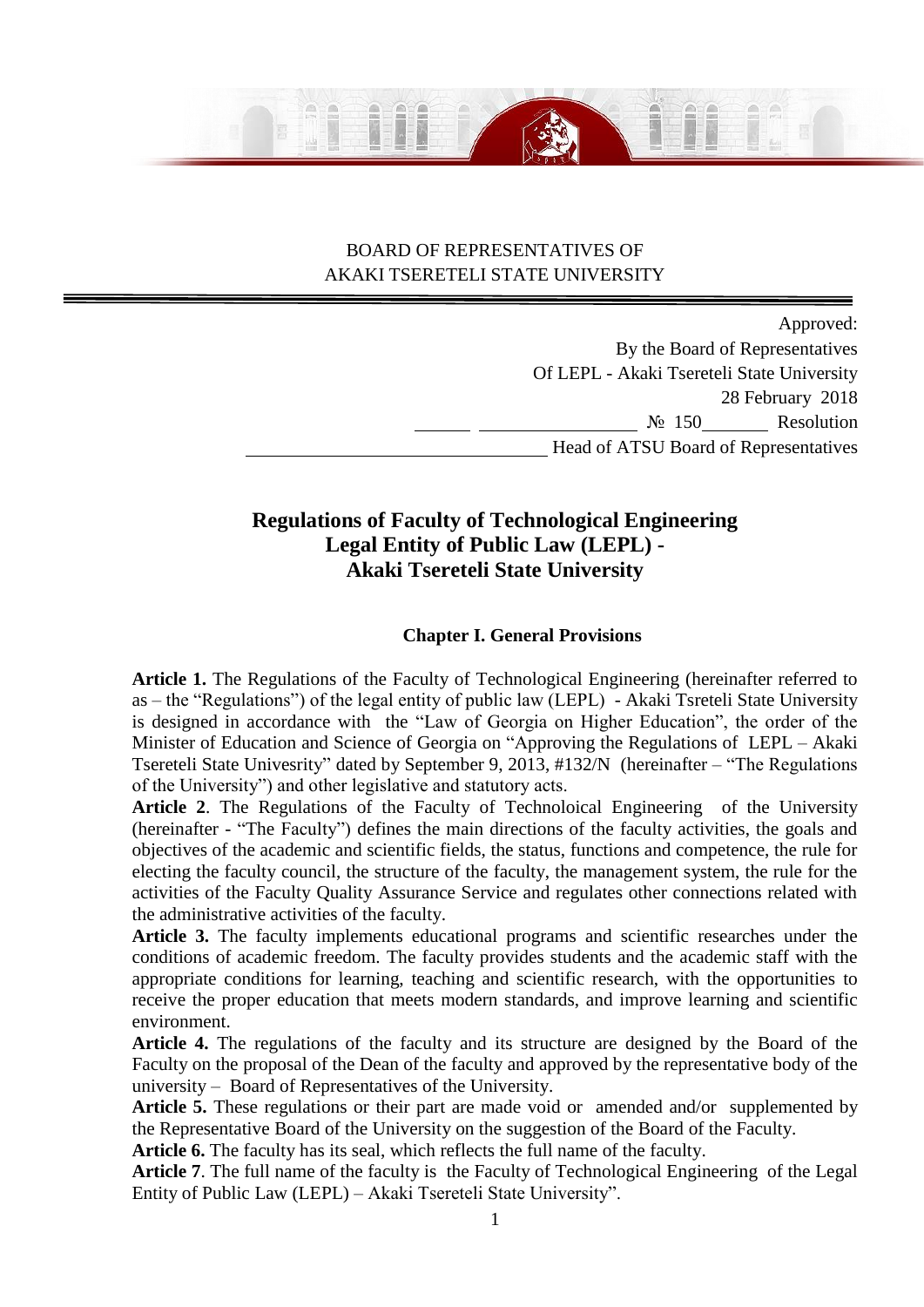**Article 8.** Questions, which are not organized by these regulations, are arranged in accordance with the Statute of the University by the decision of the governing bodies of the university.

# **Chapter II. Faculty Status. Main Directions of Activities. Goals and Objectives, Functions and Competence**

### **Article 9. Faculty Status**

1. Faculty is the main educational-structural, academic-scientific and administrative unit of the university created on the basis of the "Law on Higher Education", wwhich acts according to the "Law of Georgia on Higher Education", the Statute of the University, and other corresponding juridical acts, which ensure students preparation in one or several specializations and granting them with the relevant qualification.

2. Decision on creating, reorganizing or terminating the faculty is made by the Academic Council of the University, which is approved by the Representative Board of the University.

# **Article 10. Main Directions of Faculty Activities**

1. The main directions of the faculty activities are to implement higher and professional educational programmes, granting the relevant academic and professional qualification, leading scientific and creative activities, participating in the grant projects.

2. The faculty activities are implemented by means of academic programs and professional educational programs at the three steps of higher education in the following directions and fields: Industrial engineering and technology, food technology, chemical and biological engineering, environmental engineering and security and applied design.

#### **Article 11. Faculty Goals**

1. In the action field support enhancement of Georgian and foreign cultural values which are oriented on the essential democratic and human ideals for existence and development of civil society by

a) Implementing educational programs, which meet the modern standards and satisfy personal interests and opportunities, by giving professional and higher academic education, prepare highly qualified specialists; support individuals professional development;

b) Developing science, creating conditions for a scientific research, training and retraining of new scientific staff, realizing personal potential and developing creative skills, satisfy the needs of individuals to enhance their qualification and being re-trained;

2. Fostering students and academic personnel's mobility.

### **Article 12. Faculty Functions, Objectives and Competence**

1. Designing and implementing academic programmes of higher education (Bachelor's, Master's and Doctor's degree educational programs) and professional educational programs;

2. Designing and implementing professional training and re-training short-term educational programs/courses; implementing fundamental and applied scientific researches;

3. Compiling course books and publishing the findings of scientific researches;

4. Organizing scientific work; supporting integration of higher education and science; fostering dissemination of the modern knowledge and technologies;

5. Ensuring academic freedom of learning, teaching and scientific research; designing a system to support scientific work and its implementation;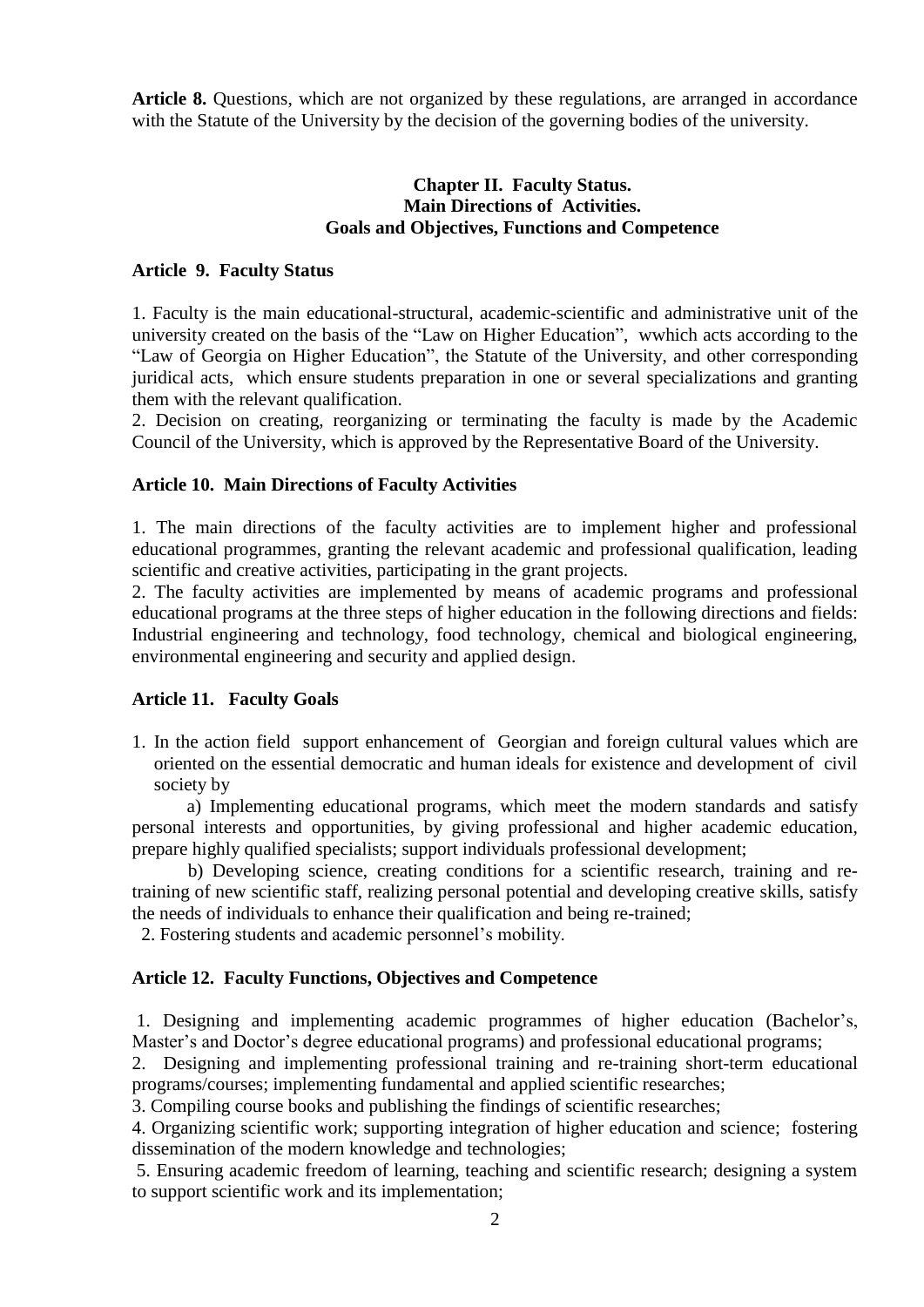6. Implementing a management system and its perfection; assuring publicity and transparency of management; solving administrative problems; assuring participation of the faculty academic staff and students in decision making and in the monitoring process of their implementation;

7. Creating necessary conditions for students, academic staff and especially for disabled students for learning, teaching and scientific researches;

8. Assuring any kind of discrimination in the field of higher education is banned, among them according to academic, religious or ethnic affiliation and/or opinion, gender, social origin or other forms;

9. Other functions and objectives of the faculty should be based on and correspond to the acting legislation;

10**.** It is prohibited to create any structural units of political or religious organizations.

# **Chapter III. Faculty Management Bodies**

# **Article 13. The Status of the Faculty Management Body**

1. The management body of the faculty is the governing subject defined by the "Law of Georgia on Higher Education", which implements academic, scientific and administrative management of the faculty.

2. The management body of the faculty is guided by the "Law of Georgia on "Higher Education", the University Statute, the regulations and administrative acts of the faculty management bodies, and other legislative acts.

# **Article 14. The Following are the Management Bodies of the Faculty:**

- a) Faculty Board;
- b) Dean;
- c) Faculty Quality Assurance Service.

# **Article 15. Faculty Board**

1. The Faculty Board is the representative body of the faculty, which consists of representatives elected from the academic staff of the faculty and from the student self-governance based on direct, free and equal elections by means of the ballot voting.

2. The authority of the Board of the Faculty is defined by the "Law of Georgia on Higher Education", the Statute of the University and other relevant legislative and statutory acts, by these regulations and the decision made by the university governing bodies.

3. The rule for inviting and managing the Board of the Faculty, or decision-making is defined according to the University Statute and standing orders of the Faculty Board.

4. The standing orders of the Faculty Board are drawn up by the Faculty Board and submitted for approval to the Representative Board of the University.

# **Article 16. Authority and Responsibility of the Faculty Board**

1.Goals and objectives of the Faculty Board derive from the "Law of Georgia on Higher Education" and the University Statute. The goals and objectives of the Faculty Board define its authority. The Faculty Board makes decisions within its authority. A form of the decisions made by the Faculty Board - the resolution of the Board of the Faculty.

2. The authority of the Faculty Board encompasses the following:

a) Define the budget of the faculty;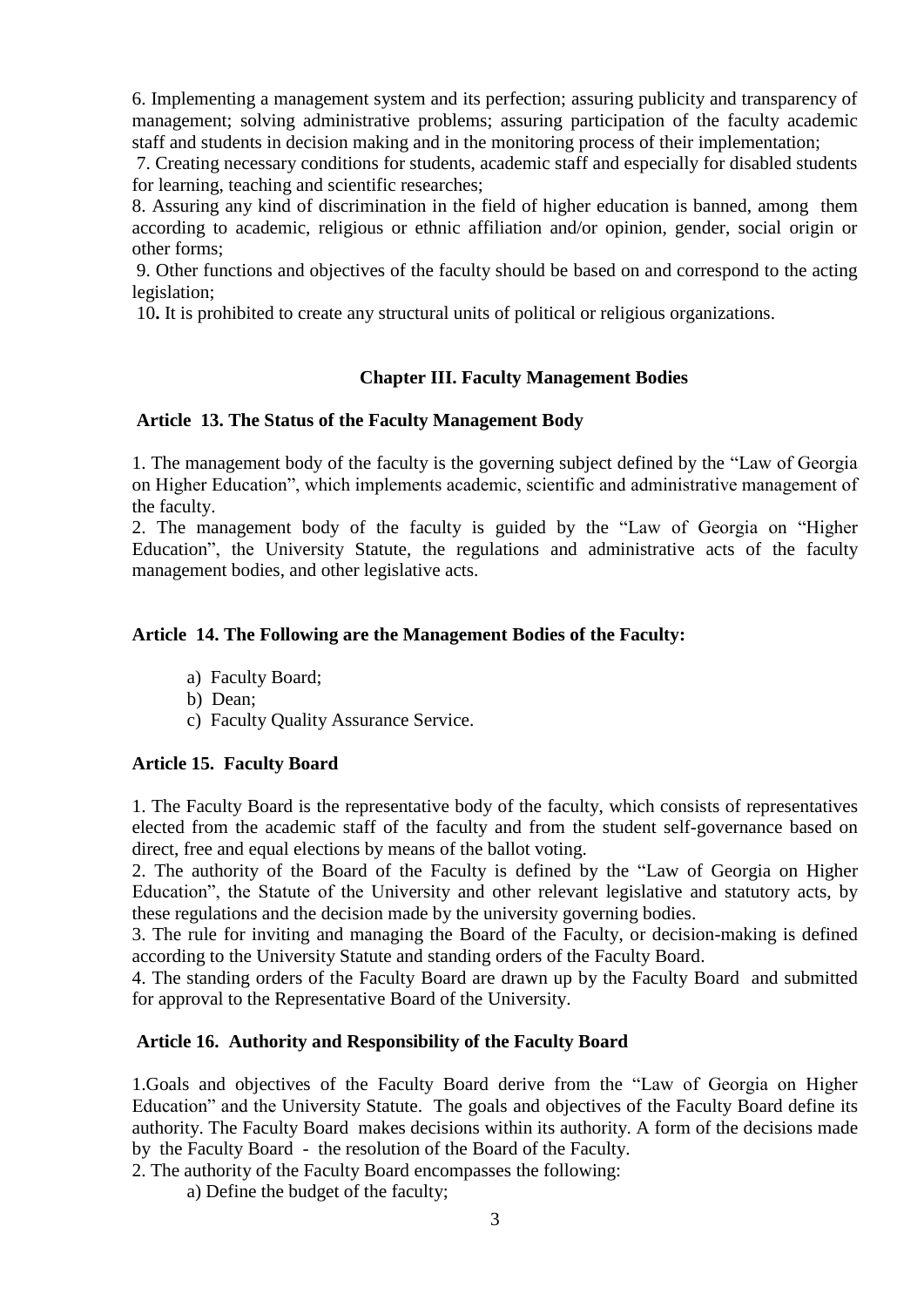b) Elect the Dean of the faculty;

- c) Elect/approve the Deputy Dean of the faculty;
- d) Approve the strategic plan for development of the faculty;
- e) Approve educational and scientific-research programmes;
- f) Work out the regulations and structure of the faculty;
- g) Work out the regulations of the Dissertation Board of the Faculty;
- h) Work out the rule for electing the head of the Dissertation Board of the Faculty;
- i) Elect the head of the Faculty Quality Assurance Service;
- j) Elect or approving the head of the faculty structural unit;

k) Develop standing orders of the faculty;

l) Solve other problems within the authority granted by the Georgian legislation and the governing bodies of the university.

3. The Faculty Board is authorized to present the issue of early termination of the authority of the Dean, in case he/she abuses the Georgian legislation, does not implement the the entrusted responsibilities duly or/and perfoms improper activities for the dean on request of not less than 1/3 of the members of the Faculty Board. The decision on terminating the Dean's authority preterm is made by ballot voting by the majority of the members. The Dean does not take part in the balloting, as defined by this article. Appellation of the decisions made on these issues does not suspend the validity of the disputing act.

4. In case of pre-term termination of the Dean's authority , the Board of the Faculty appoints an acting Deputy Dean.

5. The Faculty Board is responsible for the implementation of the entrusted objectives and functions.

#### **Article 17. Status of the Faculty Board Member. Authority and Responsibilities**

1. Members of the Faculty Board are indiviuals elected from the relevant academic-scientific structural units of the faculty governing bodies and students from student self-governance.

2. The Board of the Faculty acts according to the acting legislation, the University Statute, these Regulations and the Standing Orders of the Faculty Board.

3. The authority of the member of the Faculty Board will be exercised for a period of 4 years, except as provided by thess Regulations.

4. The authority of the member of the Faculty Board is determined by the Law of Georgia on Higher Education, the University Statute, by these Regulations, the Standing Orders of the Faculty Board and other relevant administrative acts.

5. The member of the Faculty Board is responsible for performing its functions and tasks. The authority of the Faculty Board member is derived on the basis of a combination of these functions and tasks of the member of the Faculty Board.

6. Authority of the member of the Faculty Board is recognized at the Faculty Board meeting.

7. The grounds for the early termination of the member of the Faculty Board are:

a) Personal statement;

- b) Releasing from the duty of academic position in case of academic staff;
- c) Termination of student's status in case the student is the representative of selfgovernance;
- d) In case of missing the Faculty Board meeting 4 times in a row without any acceptable reasons;
- e) In any other case envisaged by the legislation and by these Regulations or by the Standing Orders of the Faculty Board.

#### **Article 18. Dean of the Faculty**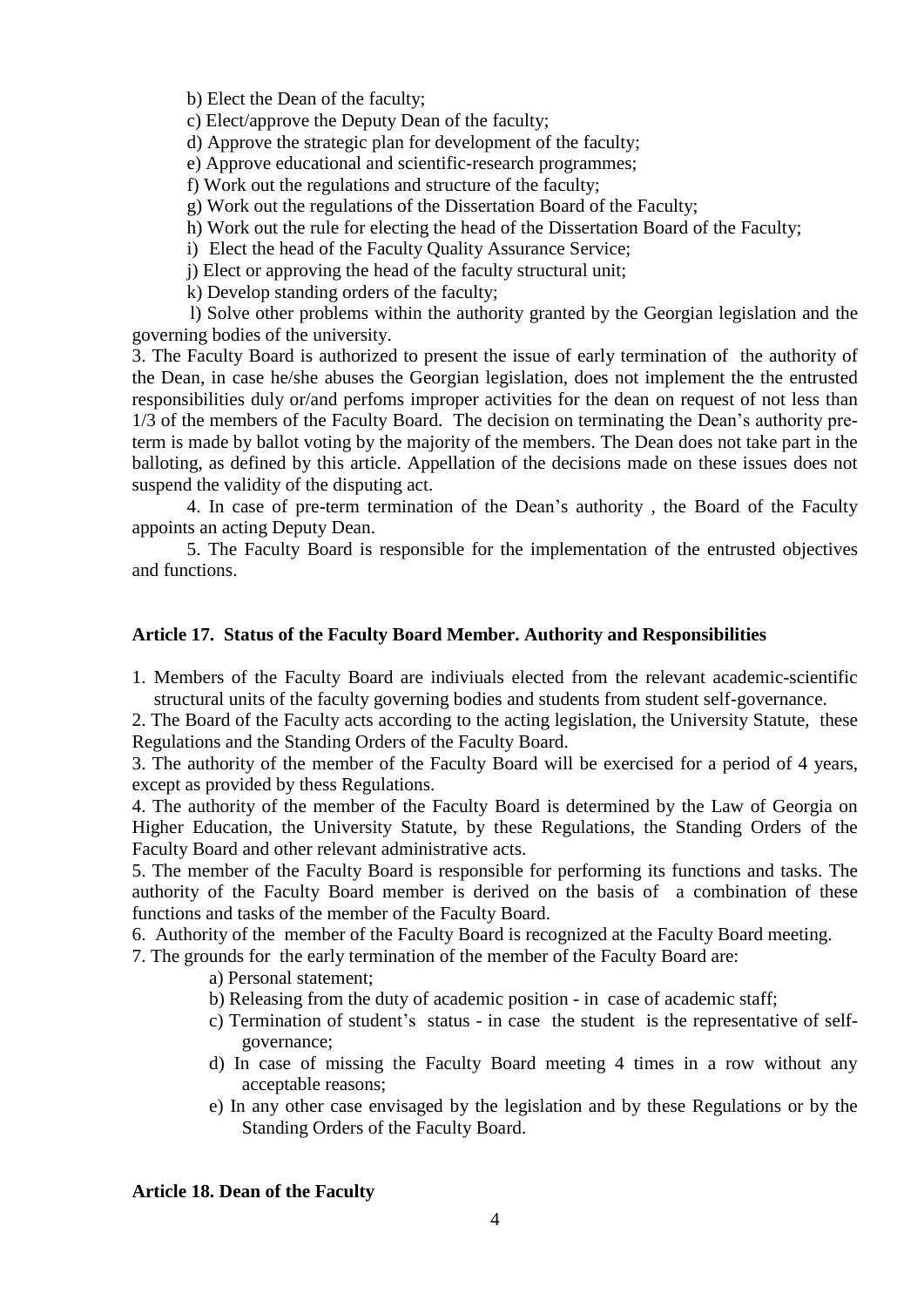1. Faculty activities are conducted by the Faculty Dean. The Faculty Dean is elected by the Faculty Board for a term of 4 years.

2. The same person can be elected twice in a row for the Dean's position. The Faculty Board publishes a statement about the registration of candidates for the Dean's position at least 1 month before the registration of candidates, according to the legislation of Georgia and the University Statutes, in accordance with the principles of transparency, equality and fair competition. Registration lasts no less than 2 and no more than 3 weeks. Elections are held at least 3 weeks and no later than 1 month from the date of registration of candidates.

3. The University Statute may define minimum qualification requirements for a candidate of the Dean. It is unacceptable to impose restrictions due to race, colour, language, sex, religion, political and other opinions, nationality, ethnicity and social status, origin, property and rank status, residence, citizenship and occupied academic position.

4. The Dean of the Faculty:

4.1. Facilitates the faculty activities in accordance with the University Statute, the applicable legislation, decisions of the governing bodies of the university, orders of the University Rector and Head of the Faculty Administration;

4.2. Submits to the Faculty Board the faculty development strategy plan, educational programs and research projects /

4.3. Designs and submits faculty structure and regulations to the Faculty Board for approval;

4.4; Within the scope of his/her competence, it is responsible for the implementation of decisions made by the Board of Representatives, the Academic Council and the Faculty Council;

4.5. Issues individual legal acts within his/her competence;;

4.6. Chairs the Faculty Board sessions;

4.7. In accordance with the 'Law on Higher Education' and the University Charter,is responsible for the targeted use of the Faculty budget.;

4.8.Implements other authority granted to him/her by decisions of the University Governing Bodies and Georgian legislation.;

5. In case of early termination of the authority of the Dean, the Acting Dean is nominated by the Faculty Board.

6. The procedural issues related to the selection of the Faculty Dean and termination of the term of authority shall be determined by the applicable legislation, these Regulations and Standing Orders of the Faculty Board.

# **Article 19. Deputy Dean**

1. Dean of the faculty has a deputy. The Deputy Dean of the faculty is approved by the Faculty Board upon the proposal of the Dean. Deputy Dean can only be a person with a Doctor's academic degree. Deputy Dean is an administrative officer.

2. The authority of the Deputy Dean is determined by these Regulations.

3. In the absence of the Dean, his/her duties are fulfilled by the Deputy Dean, within the authority granted to him/her by the Dean or the Rector of the University.

4. Deputy Dean provides:

- 4.1. Effective teaching and testing process at all levels and stages;
- 4.2.Monitoring of mid-term and final examination processes.
- 4.3. Monitoring of the disciplinary obligations undertaken by the Faculty staff according to the employment contracts;
- 4.4. Monitoring of the activities of the Dean Secretaries / Secretariat;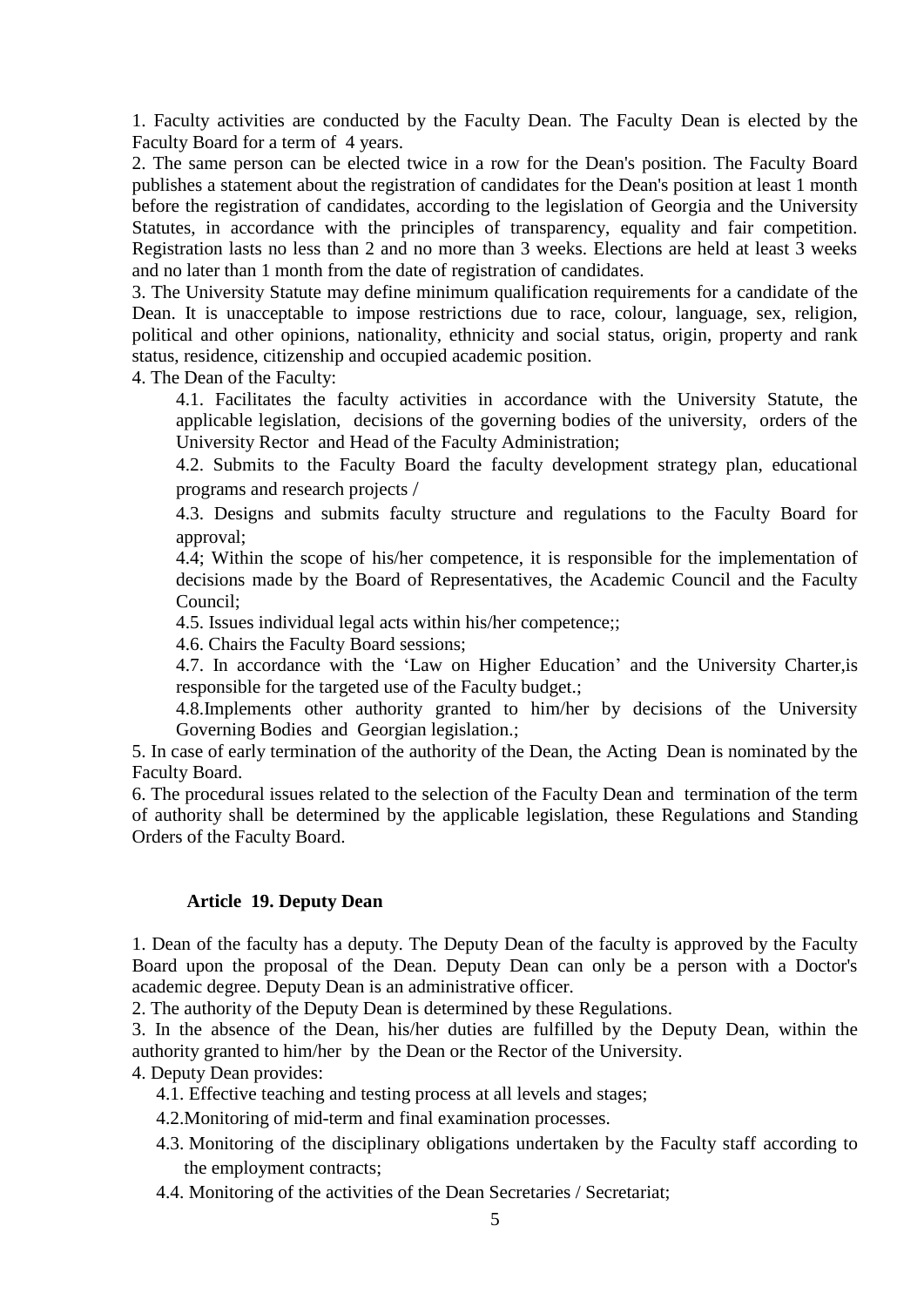- 4.5.; Preparation of the Decree Orders and Faculty Board Decisions;
- 4.6. Control of student, academic personnel and teacher database;
- 4.7.Coordination of the scientific research work of academic staff, teachers and student;
- 4.8.Preparation and organization of scientific conferences and other activities for academic personnel, teachers and students
- 4.9.Ensures fulfillment of the obligations defined by administrative acts of the university and faculty authorities and implementing other powers conferred to him
- 5. The term of office of the Deputy Dean is determined by the decision of the Faculty Board. The term of office of the Deputy Dean shall not exceed 4 years.

6. The issue of early termination of the term of the Deputy Dean shall be discussed by the Faculty Board in accordance with the rules set by the Standing Orders of the Board, on the initiative of the Academic Council of the University, the Dean, and the University Rector.

7. In case of early termination of the authority of the Deputy Dean, the Acting Dean is appointed by the Dean. The temporary acting dean may be appointed for a period of no more than 1 month.

# **Article 20. Dissertation Council**

1. **The Dissertation Council** is the body created at the faculty, which awards the academic degree of Doctor of Philosophy;

2. The rule of composition of the Dissertation Council and election of its chairperson, as well as its authorities and norms for activities, shall be prescribed by relevant regulations of the Agrarian Faculty Dissertation Board, which is approved by the University Academic Council upon submission of the Faculty Board;

3. The Dissertation Council consists of all full and associate professors of the Faculty holding the academic degree of Doctor of Philosophy. Besides, upon the decision of the Dissertation

Council, any other person holding the academic degree of Doctor of Philosophy can also be invited to become a member of the Dissertation Council;

4. The Dissertation Council acts in accordance with the regulation submitted by the Faculty Council and approved by the Academic Council and grants the degree of Doctor in those branches of science, which are defined by the same regulation.

# **Article 21. Faculty Quality Assurance Service**

- 1. The Quality Assurance Service of the Faculty (the "Service" hereinafter) is the body created to evaluate the quality of educational and research activities of the faculty, as well as the qualification of the employees on a regular basis;
- 2. The Service operates in accordance with the Regulations of the Faculty and the Statute of the University;
- 3. The Service functions and objective are as follows:
	- a) Evaluation of educational and scientific processes of the faculty on a regular basis and development of appropriate recommendations;
	- b) Conducting of all necessary activities for the faculty staff development;
	- c) Collaboration with relevant units of Georgian and foreign educational institutions in order to work out a complete methodology for quality control and assurance;

d) Implementing internal activities that encourage university authorization and program accreditation.

4. Faculty Quality Assurance Service: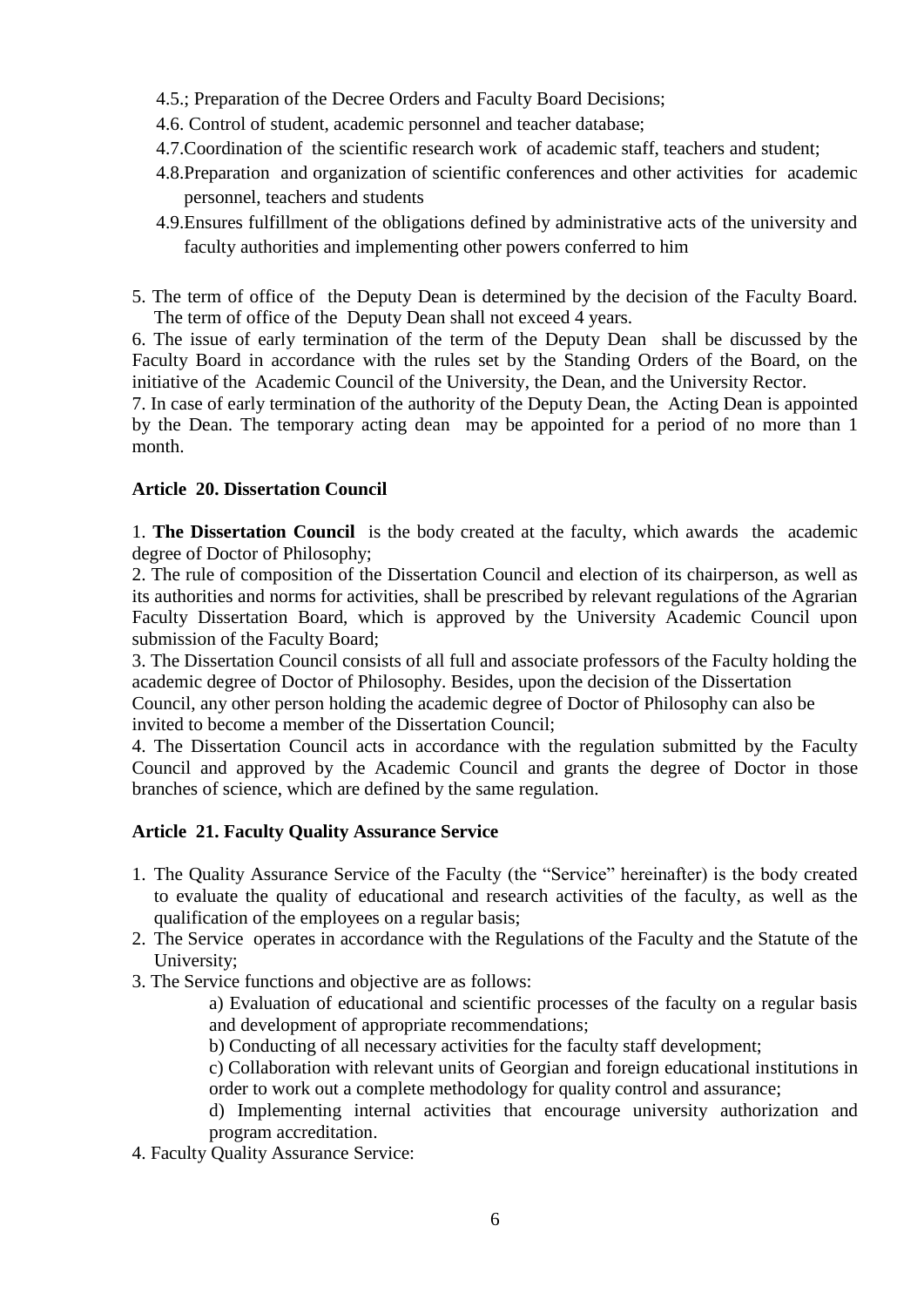- a) Encourages high level quality teaching by using modern methods of teaching, learning and evaluation, encourages and facilitates self-assessment for successful authorization and accreditation processes;
- b) Implements periodic assessment of educational programmes in accordance with the main criteria developed by the University Quality Assurance Service;
- c) Modifies educational programme evaluation criteria based on the specificity of the faculty;
- d) Participates in the processes of elaborating and approving new academic programmes, monitoring the process of the correct use of credit-transfer system, assuring qualification enhancement of the academic personnel (offering new methods of teaching);
- e) Participates in the process of modification of the main methods of students' assessment, as well as of the criteria elaborated by the University Quality Assurance Service for evaluating scientific-research activities, based on the specifics of the faculty and monitoring the proper use of evaluation;
- f) After completion of each semester of studies, meetings are held with the faculty academic personnel, teachers, with the purpose of planning and monitoring students' teaching process.
- g) Conducts communicative meetings with students and academic staff/teachers considering the analysis of the student's academic process assessment questionnaires;
- h) Evaluates students' involvement in scientific researches;
- i) Ensures optimization of academic plans/curricula and their compliance with the international standards;
- j) Reviews syllabuses of compulsory and elective disciplines and makes their academic assessment;
- k) Studies and reviews textbooks and determines their usefullness for teaching;
- l) Encourages high level quality teaching by using modern methods of learning, teaching and evaluation, encouraging and facilitating self-assessment for successful authorization and accreditation processes.

5. The Service is guided by the Head of the Service, who is elected by the Faculty Board, on the proposal of by the head of the University Quality Assurance Service.

6. Head of the Service may be a Full or Associate Professor of the University.

- 7. The Service is entitled to:
	- a) Elaborate activities relating to the implementation of the Service authority;
	- b) Require all the necessary documentation and information in accordance with the scope of its competence.
- 8. The Service is responsible for fulfilling its functions and objectives.

# **9. Head of the Service:**

- a) Runs and manages the Service;
- b) Distributes functions among service personnel, gives them instructions and tasks;
- c) Controls the personnel of the Service in terms of performing their duties;
- d) Signs or vises the documents prepared in the Service;
- e) Examines administrative complaints within the scope of competence;
- f) Submits a report on the Service activities to the the University Quality Assurance Service, the Dean of the Faculty and the Faculty Board;
- g) Solicits distribution of material and technical means required for the Service functions;
- h) Is responsible for fulfilling the tasks and functions assigned to the Service;
- i) Facilitates staff development and qualification raising;
- j) Other functions.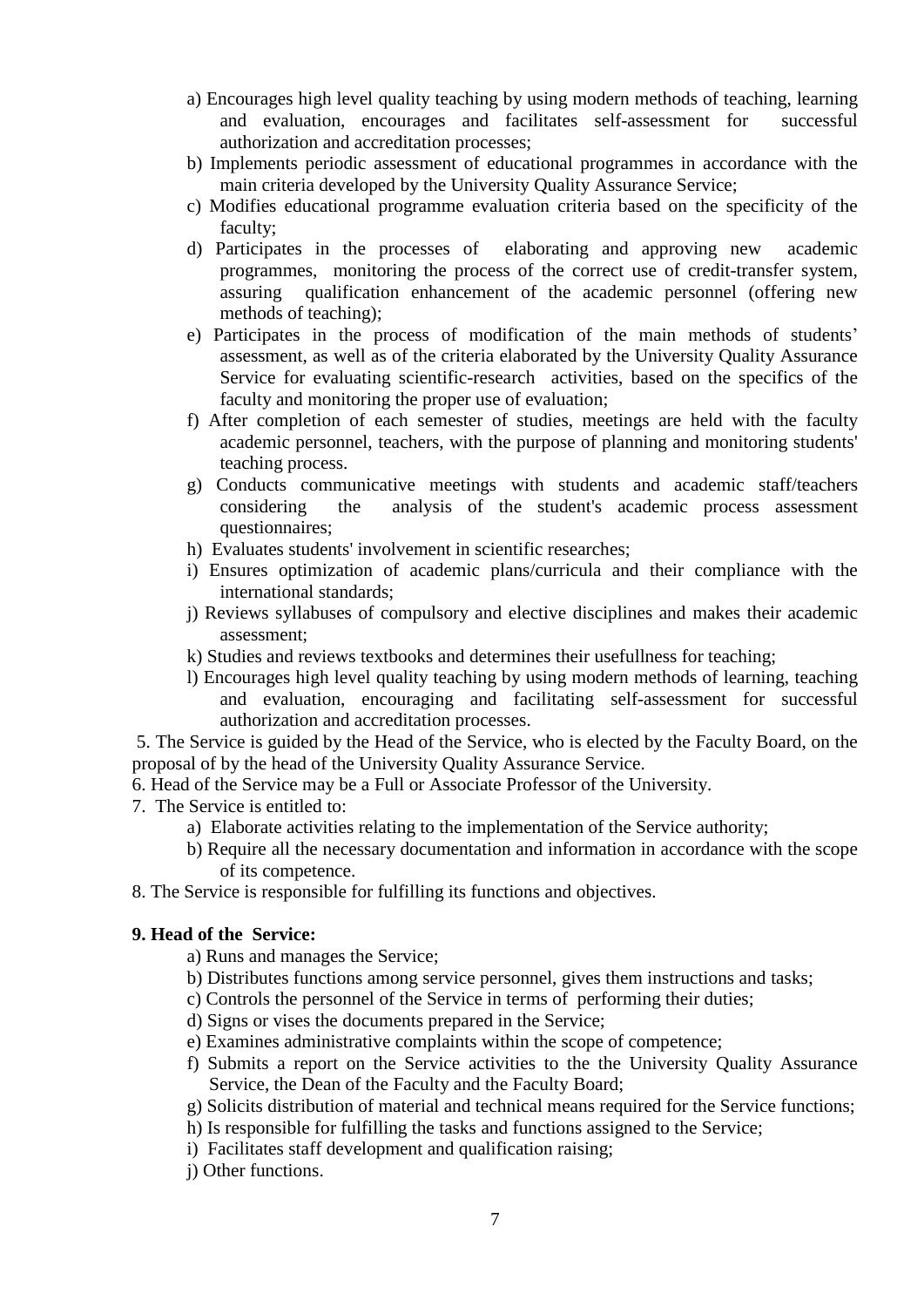10. According to the university staff schedule, the Service may define positions of curriculum specialist, credit-coordinator and specialist.

# **Chapter IV. The Rule for Electing the Council of the Faculty. Pre-election Campaign. Organizing the Faculty Eletions and Procedures**

### **Article 22. The Rule for Electing The Council of the Faculty**

1. Elections of the Council of the Faculty is the electoral process, which is defined by the rule of these regulations. It aims to elect to the Council of the Faculty on the basis of direct, free and equal elections by secret balloting.

2. The rule for electing the Council of the Faculty is regulated by the Statute of the University and these regulations – by means of direct, free and equal elections, by secret balloting – based on the main principles of the elections.

3. Representatives of the academic staff in the Council of the Faculty are elected from the faculty academic-scientific structural units.

4. Representatives from the faculty academic staff and student self-governance shall be elected in the Council of the Faculty.

5. Representatives from the academic staff shall be elected by the academic personnel, and representatives from the student self-governance – by the self-governing body of the faculty.

6. Representatives from the academic staff shall be elected from the faculty academicscientific structural units by the academic personnel proportionally to their number in the structural units. A structural unit should have at least 1 representative in the Council of the Faculty. The total number of the members of the council must not exceed 21 members (in case there are 21 members in the council, this ratio should be distributed in the following way: the Dean, 5 students, 15 academic personnel). Representatives from the structural units to the Faculty Council shall be elected in the following way:

a) From 5 members of the staff of a structural unit, 1 person can be elected as a representative in the council.

b) In case, the number of the members of the Faculty Council exceeds 21, according to the subparagraph "a", the number of the academic personnel to be elected in the council shall be defined by the following formula:

# **N = X \* 15 / Y**

where

b.a) "N" represents the number of the representatives from the academic personnel to be elected in the council;

b.b.) "X" - the number of the academic personnel in the structural unit;

b.c. ) "Y" – the number of the academic personnel of the faculty;

b.d.) "15" – the maximum number of the personnel in the Council of the Faculty;

c) After calculation according to the principle defined by the sub-paragraphs "a" and "b" of this paragraph, if they do not receive a whole number, the result shall be rounded up to the greater number, if one hundredth of it is 50 or more. In other cases, it shall be rounded up towards the lower number.

7. The number of representatives from the structural units to be elected in the Council of the Faculty is defined by the administrative act of the Rector.

8. The elections of the Faculty Council are appointed by the Rector of the University.

9. Representatives from the student self-governance in the Council of the Faculty must not be less than ¼ of the council membership. In case the number of the representatives from the student self-governance to be elected in the council is not a whole number, representatives from the student self-governance in the council shall be a greater whole number than ¼.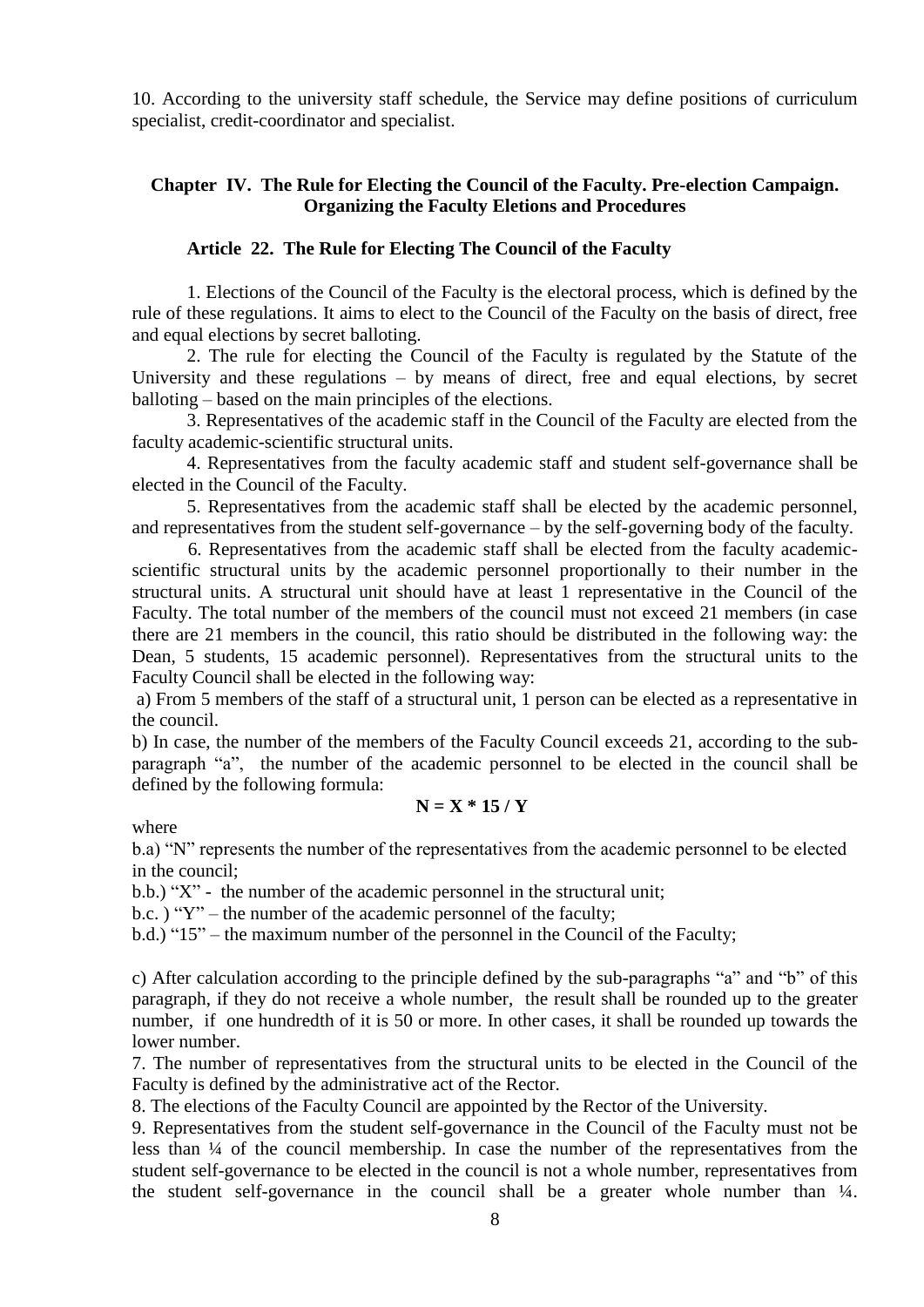Representatives from the student self-governance in the Faculty Council are elected for a term of 4 years.

10. The Council of the Faculty shall be elected for a term of 4 years. Next and extraordinary elections shall be held.

11. Next elections of the faculty Council shall be held in every 4 years in accordance with the rule set by these regulations.

12. Registration of the candidates in the council begins after 3 calendar days from appointing the elections. The registration of the candidates shall take place during not less than 5 calendar days. The elections of the Faculty Council are held not later than 5 calendar days after finishing the registration.

13.The act of the Rector of the university on appointing the Faculty Council elections, there shall be indicated the date of the beginning the registration of the cadidates, the deadline for receiving applications from the candidates, a list of documents to be submitted by the candidates, the date and place of holding elections.

14. Registration of the candidates in the Faculty Council is assured by the University Election Commission. Within the set rule, the University Election Commission may reject a candidate's application for registration, which is ascertained by the written decision of the commission.

15. In case a candidate is denied the registration, there must be indicated the fault, which is the reason for the denial. The candidate is authorized to recover the fault during 1 calendar day. Denial to the registration may be appealed during 1 calendar day in the University Election Commission. The University Election Commission makes a decision on the appellation during 1 calendar day.

16. A candidate from the relevant structural unit may be considered elected, if he/she gains the best results; the number of the elected candidates from the academic staff and student selfgovernance is set by the administrative act of the Rector for the relevant structural unit.

17. In case the authority of a member of the Faculty Council is terminated pre-term, during the left term of authority one of its members, who has obtained the majority of votes in the Faculty Council elections becomes the candidate. If there is not such candidate, then by-elections are held.

18.In case the number of the academic staff in the appropriate structural unit of the faculty is reduced, and if this reduction causes changes in the membership number of the council, then according to these regulations, the authority of a member of the council from the relevant structural unit, who has received the fewest number of votes in the election, shall be dismissed pre-term. If there is not such member, then by-elections shall be held. Similarly, if such reduction requires electing an additional member from the relevant structural unit, the member of the council shall become the candidate, who has received the majority of votes from the corresponding structural unit. If there is not any, then by-elections shall be held. In case the number of the academic staff is increased in the relevant structural unit of the faculty, and this increase causes changes in the membership number of the Faculty Council, by-elections shall be held for only additional members of the council. Similarly, if such increase causes termination of the authority of a council member from the relevant structural unit pre-term, then according to these regulations, his/her authority is terminated before the term. In case the faculty is reorganized (unifying relevant structural units, dividing, attaching, separating, etc.), or a new structural unit is created or cancelled, by-elections shall be held for only those structural units, which were affected by these changes.

19. Organization of the elections of the Faculty Council is ensured by the University Election Commission, with the help of the relevant Faculty Election Commission. The Election Commission of the University is authorized to make decisions on organizational and procedural issues of the elections, if there is not ascertained something else by these regulations. The issues connected with the elections, which are not arranged by these regulations, are regulated by the administrative act of the Rector of the university.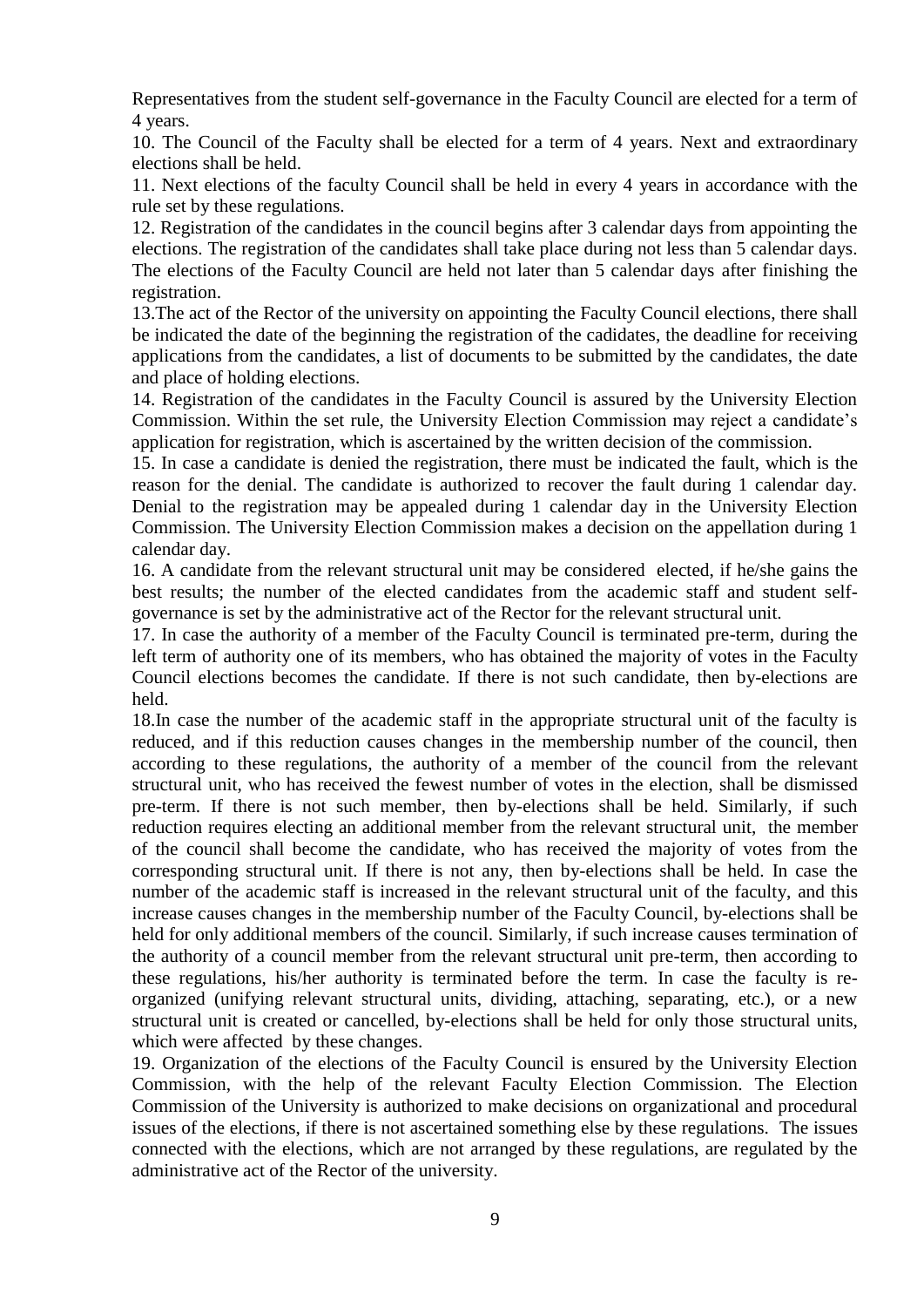20. On the issue of holding by-elections, the Dean of the faculty shall apply to the election commission;

21. During 2 days after receiving the application of the Dean, the University Election Commission, in accordance with the Rector, makes a decision on holding by-elections of the Faculty Council and publishes this information.

22. In order to gain the right for taking part in the elections, a candidate must be registered in the Election Commission of the University, as set by the rule of these regulations.

23. The news on announcing the elections of the Faculty Council, should contain information about receiving applications of the candidates and the dates of their registration, the date and place of holding elections.

24. In order to register, a candidate shall personally apply to the Election Commission of the University. A person is authorized to participate in the Faculty Council Elections as a candidate from the structural unit, where he/she is mainly employed. The term for receiving applications of candidates, willing to become members of the faculty Council, must not exceed 5 days.

25. Immediately after finishing the registration, the University Election Commission makes a unifed list of all candidates. On the basis of the unifed list, the University Election Commission makes a decision on printing the ballot-papers.

26. A ballot-paper must contain information about the personal data of the candidates – their name, surname and status.

27. Elections shall be considered held, if at least 1/3 of all persons with the right to vote took part in the elections (according to the relevant structural units).

28. If candidates who took part in the elections received the equal number of votes, second round of elections shall be held. In the second round of elections, two or more candidates with the same number of votes have the right for participation. The second round of elections shall be held during 3 calendar days from holding the primary elections.

29. The second round of elections shall be considered held, if at least 1/3 of all voters took part in it, and the winner of the second round elections shall be considered the candidate, who receives the majority of votes.

30. If none of the candidates took part in the elections, re-elections shall be held according to the rule set by these regulations.

# **Article 23. Pre-election Agitation and Campaign**

1. A candidate to be elected in the Council of the Faculty is authorized to hold pre-election campaign. While carrying out pre-election campaign, all candidates enjoy equal rights.

2. The candidates to be elected and electors have the right to hold pre-election agitation to support the candidates.

3. On the polling day pre-election agitation and campaign is prohibited.

4. In the Faculty Council elections the following people can not take part in the pre-election agitation and campaign:

a) Members of the electoral commission;

b) People on the administrative positions (except the case, when the administrative officer is registered as a candidate) and support personnel (except the case, when the person holds an academic position simultaneously).

5. Pre-election agitation and campaign may be implemented by different activities (congregations and meetings with the voters, public debates and discussions), publishing and dissemination of printed agitation materials, pre-election proclamations, announcements, by preparing and spreading papers and photos, as well as by any means allowed by the legislation. Hindering their dissemination is banned.

6. Pre-election campaign and agitation must not hinder the academic process at the university. It is prohibited to hold electoral agitation and campaign at the lectures, as well as any other activity, which is incompatible with the candidate's status (bribery in direct or indirect way, or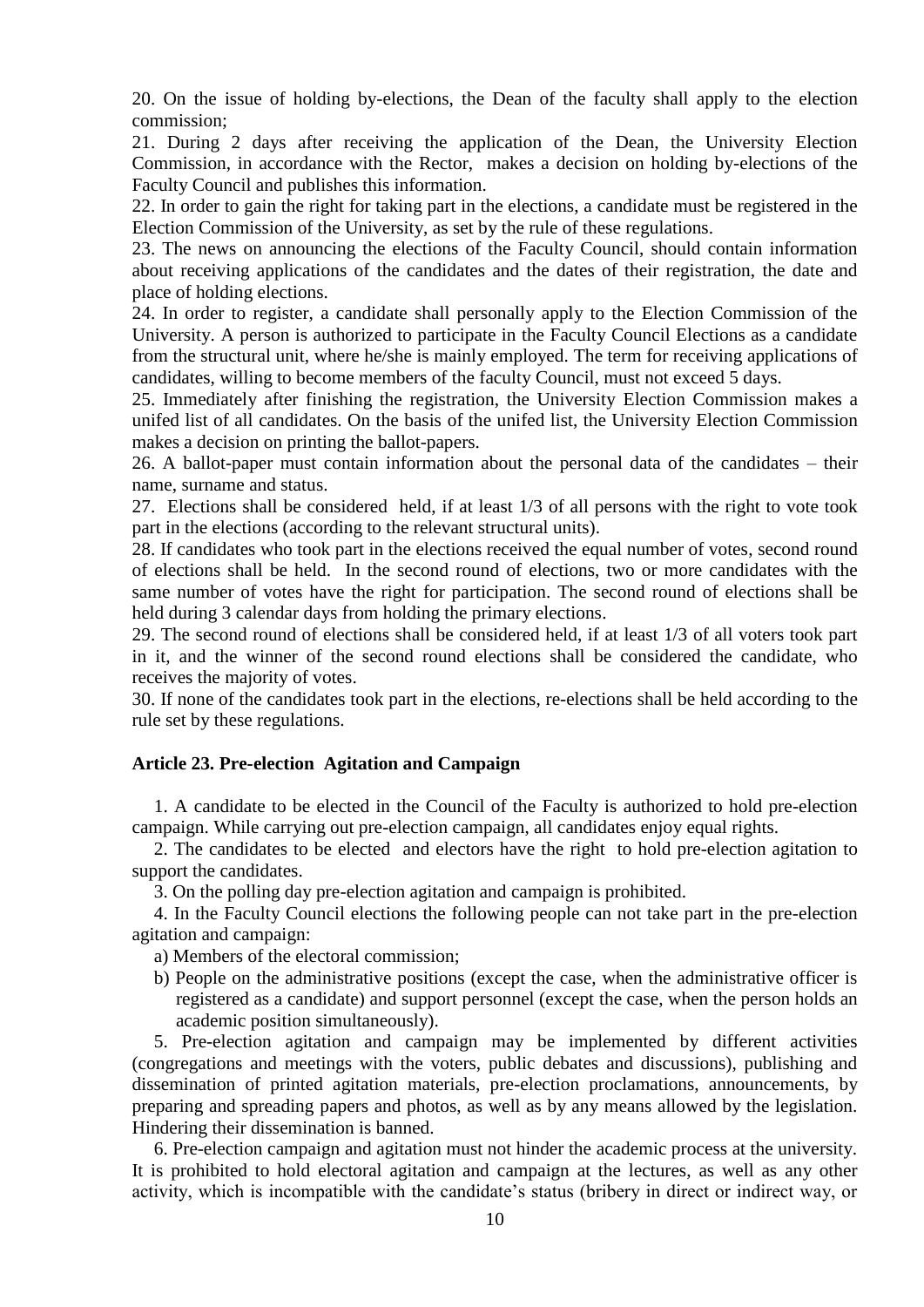granting any good or privilege, or giving such promise and others), affects the discipline at the university or damages the university property.

7. The administrative staff of the university has no right to deny using university rooms and halls for holding electoral campaign and agitation without any proof. All candidates shall have ability to enjoy equal rights to utilize the university area. Denial of this demand may be appealed in the University Election Commission during one day-period, the Commission shall make a decision within 1-day term.

#### **Article 24. Electoral Register**

1.The electoral register is made by the University Election Commission according to the appropriate structural units of the faculty, and in accordance with the University Human Resources Management Service.

2. The electoral register of the academic staff is made according to structural units.

3.The electoral register involves all professors, associate professors and assistant professors of the represented structural unit.

4. If a member of the academic staff is employed in more than one structural unit, he/she shall be included in the electoral register of the structural unit, where he/she has more hourly workload. If the hourly workload of a member of the academic personnel is equal, he makes a decision himself on which structural unit's electoral register he prefers to be enlisted.

5. The faculty electoral register must include the following data:

a) Name and surname of the voter;

b) Personal number according to the identity card/passport - for the academic personnel.

6. It is inadmissible to include the data of the same person in the electoral register of several structural units.

#### **Article 25. Ballot Paper**

- 1. Voting takes place by the appropriate marking on the ballot paper and putting it in the ballot box.
- 2. Ballot papers are printed by the university, which is ensured by the University Election Commission.
- 3. On the ballot paper there is indicated:
- a) The name of the relevant faculty of the university with the denomination of the structural unit;
- b) Indication about which management body elections is the ballot paper designed for;
- c) List of the nominated candidates.
- 4. It is inadmissible to give more than one ballot paper to a person.
- 5. A ballot paper is given to a person only in the case of presenting the identity card.

#### **Article 26. Ballot Box**

- 1. In order to hold elections, the Commission assures the Faculty Election Commissions with ballot boxes. Each election commission is delivered a ballot box.
- 2. On the ballot box there is clearly indicated which management body is this box intended for.
- 3. The ballot box is checked before the voting begins, so that the members of the election commission and poll-watchers to be sure that the box is empty. Then he ballot box shall be sealed with the observance of the members of the commission and poll-watchers and together with the ballot-paper of the first voter, they shall put the controlling sheet, which is one of the means of checking the authenticity of the election results.
- 4. The control sheet is drawn up in 2 copies and there is indicated the requisites of the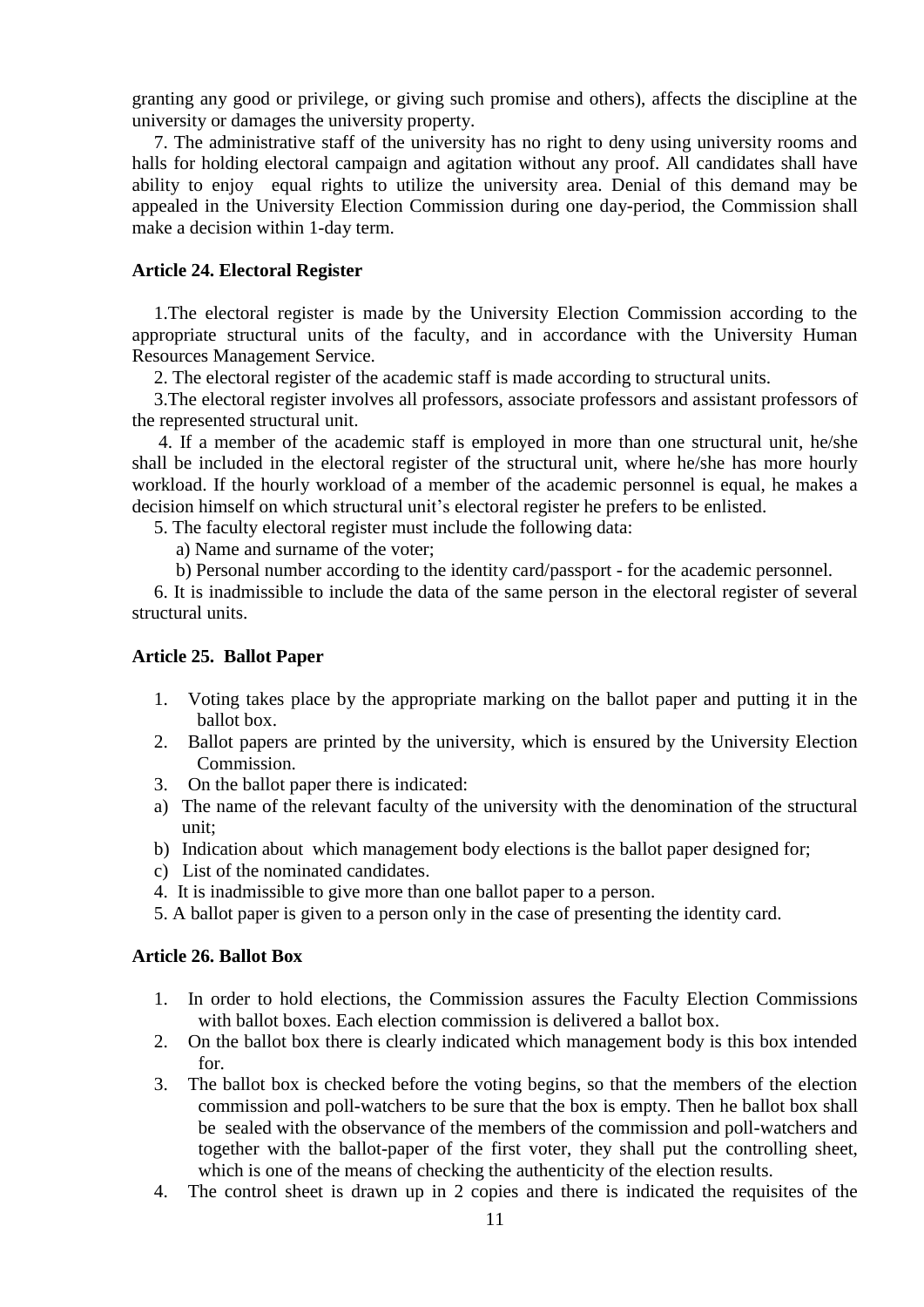relevant faculty and of the first voters, signatures of all members of the commission. One copy of the controlling sheet is left in the election commission.

- 5. If the ballot box is damaged during the electoral process, the election commission is authorized to judge about cancelling the results of the elections, if it considers that this may affect the results of the elections.
- 6. If there is no control sheet in the ballot box after its opening, or the data on the control sheet in the ballot box does not coincide with the data on the control sheet in the election commission, the results of the elections are declared void.

#### **Article 27. Organizing Elections**

- 1. Elections shall be held on the day appointed by the Rector;
- 2. The expenditures connected with the organization and holding of elections shall be covered by the university. The university does not refund the expenditures of the candidates;
- 3. The university shall ensure a room for the election commission;
- 4. The election commission of the university and of the faculty begin work at 9 a.m. Voting begins at 10 a.m.
- 5. Members of the faculty election commission distribute their functions by means of sortition before 10 a.m. After the sortition there must be assigned:
- a) Registrars;
- b) Signatories ofthe election bulletins;
- c) Regulators of the flow of voters.
- 6. The Head of the faculty Election Commission shall not take part in the elections.

#### **Article 28. Procedure of Elections**

1. On the polling day, a voter receives a ballot-paper from the registrar of the election commission, which is confirmed by the signature alongside with his/her surname in the list of voters. After that, the voter goes to a member of the signatory commission, who signs up in the appropriate table of the ballot-paper. Then, the voter enters a specially arranged polling booth, and after circling one of his favourite candidates, drops the ballot-paper in the polling box and leaves the room of the election commission. It is impossible to let more than 5 voters in the polling room altogether.

2. The voter can vote personally. It is prohibited to vote instead of another person in any form.

3. The voter can vote for only that representative of the structural unit, where the voter is employed.

4. Any separate place, where the secrecy of balloting is ensured, may be considered as a polling-booth.

#### **Article 29. Summarizing Election Results**

1. Balloting finishes at 14.00 p.m. on the polling day.

2. After finishing balloting, members of the election commission count the quantity of votes in the list of voters who took part in the elections; this is attested in the relevant conclusive protocol, which depicts the total number of votes of all candidates who took part in the elections.

3. Elections shall be considered held, if there appeared at least 1/3 of all voters who were on the list (according to structural units).

4. After counting the number of voters who appeared at the elections, ballot-box shall be opened and members of the commission shall count ballot-papers. Ballot-papers shall be counted according to the structural units.

5. The ballot-papers taken out from the ballot-box and circled shall be arranged separately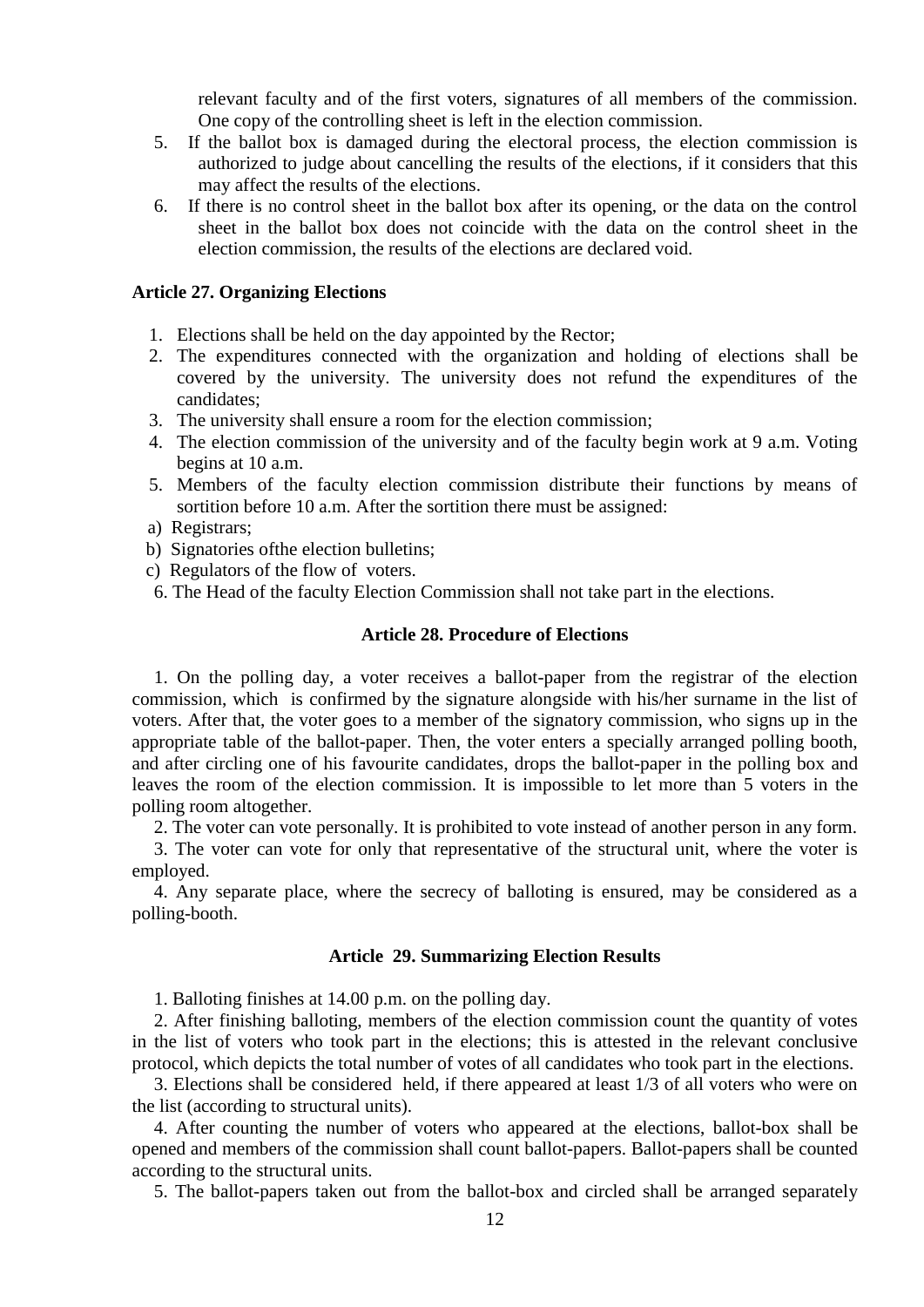according to the candidates who participated in the elections. Void ballot papers shall be put aside.

6. A ballot paper shall be void if:

a) There is no signature of a member of the signatory commission on the ballot-paper;

b) If none of the candidates are circled;

c) If there is circled more than one candidate;

d) If it is impossible to clarify which of the candidates is voted by the voter;

e) There is not indicated the name of the faculty, where the elections are held;

7. Immediately after counting the votes, the conclusive protocol shall be completed, where they shall enter the following data:

a) Number of voters according to the lists;

b) Number of voters who appeared at the elections according to the signatures of the voters in the election lists;

c) Total number of the ballot-papers in the ballot-box;

d) Number of void ballot-papers;

e) Number of votes received by each candidate;

f) Signatures of all members of the commission.

### **Article 30. Poll-watcher**

1. For the purpose of observing the process of voting at the elections, individuals and legal entities are authorized to refer to the election commission of the university to obtain the status of a poll-watcher, not later than 1 day before the elections.

2. A legal entity implements shall implements status of a poll-watcher by means of its representatives, whose identities are indicated in the application presented for obtaining the status of an observer;

3. A person shall not allowed to be an observer, if he/she is:

a) A candidate to be elected;

b) A member of the administrative staff;

c) A voter of the faculty, where he/she asks for participation as a poll-watcher.

4. A poll-watcher is authorized to attend the work of election commissions on the polling day and in the process of discussing appellations;

5.A poll-watcher is authorized to:

a) Refer to the head of the election commission in case of detecting an abuse and demand its prevention; also, in case the head of the election commission rejects this demand, draw up a protocol on the abuse;

b) Submit an appellation to the election commission of the university.

6. A poll-watcher is obliged not to hinder the process of the elections.

7. Election commissions are obliged not to hinder the poll-watcher.

#### **Article 31. The Protocol on Breaches**

On the polling day, in case of detecting a violation of the rule set by these regulations, a candidate, a poll-watcher, a member of the election commission or a voter is authorized to draft a protocol on abuse, where they shall indicate:

- a) The name, surname, address of the person who drafts a protocol;
- b) The status of the person who drafts the protocol (a candidate, a voter, an observer, a member of the election commission);
- c) The content of the abuse;
- d) The time of attesting the abuse;
- e) The signature of the head of the election commission, or a note about denying his/her signature;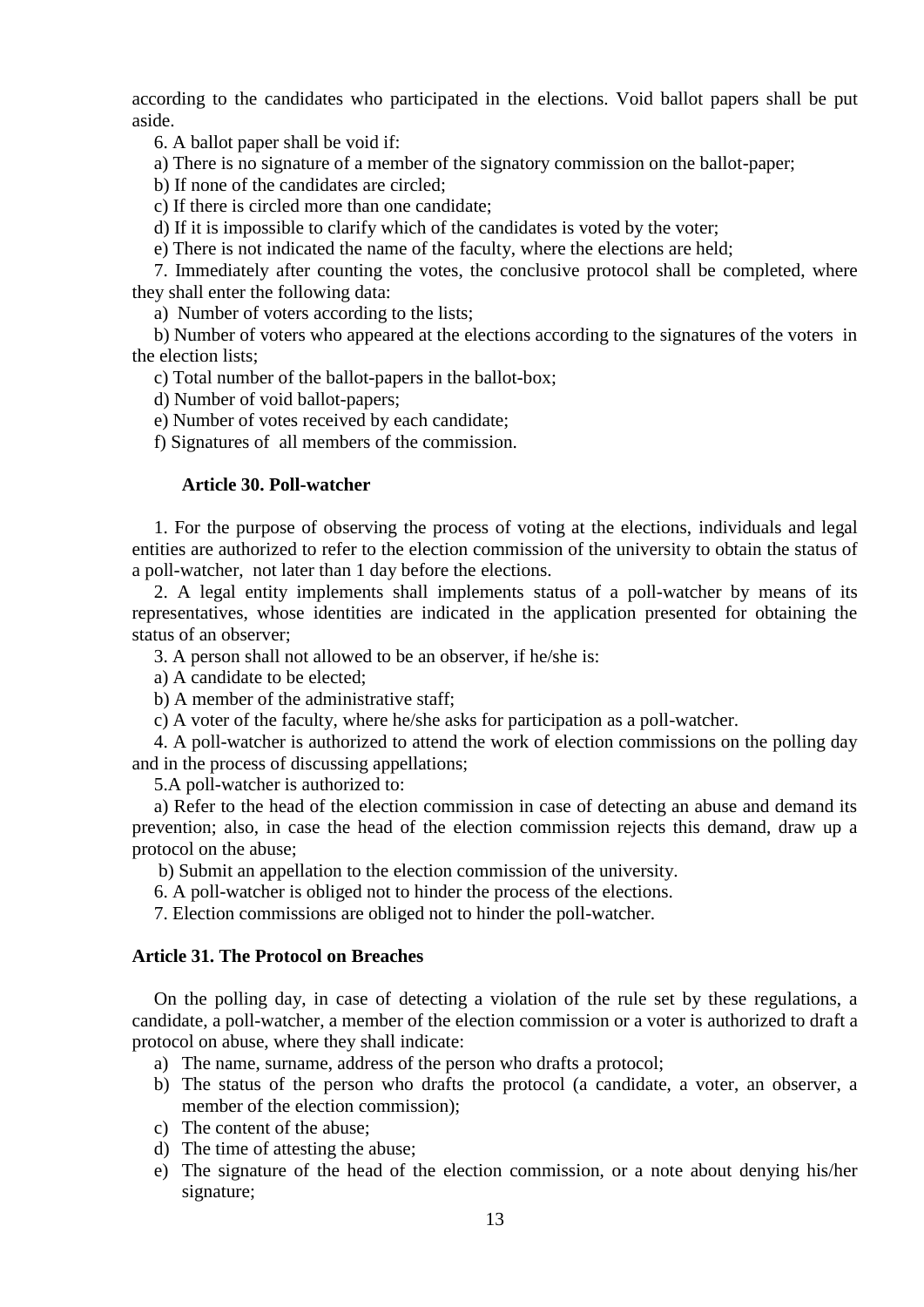- f) Identity of the witnesses (in case there are witnesses who will ascertain this fact) and their signatures;
- g) The demand of the person who drafts the protocol;
- h) The signature of the person who drafts a protocol.

# **Article 32. Announcing Results of the Elections**

The results of the elections are announced on the polling day. The election commission of the faculty is responsible to post the act on the results of the elections in the place available for everyone.

### **Article 33. Appealing Against the Results of the Elections**

1. If there is not ascertained any other issue by these regulations, during 24 hours after announcing the results of the elections, a candidate, an observer, a member of the election commission of the faculty or a voter from the structural unit of the relevant faculty is authorized to appeal against violation of the rule according to the regulations of the election commission of the university. After expiration of this term, appellations shall not be received.

- 2. An appellation must include the following requisites:
- a) The name, surname, address of the person appealing;
- b) The status of the person appealing (a candidate, a voter, a poll-watcher, a member of the election commission of the faculty);
- c) The content of the abuse;
- i) The time of attesting the abuse;
- j) The signature of the head of the election commission, or a note about denying his/her signature;
- k) Identity of the witnesses (in case there are witnesses who will ascertain this fact) and their signatures;
- l) The demand of the person who appeals;
- m) The signature of the person who makes an appellation.
- 3. The appellation must be attached to the copy of the protocol on abuse, in case there is one.

4. The election commission of the university is obliged to discuss the appelations during 1 calendar day after receiving them and make the appropriate decision.

5. The decision on declaring the elections void, shall be made by the election commission of the university, if it considers that the detected abuse has had an essential impact on the results of the elections.

#### **Article 34. Publishing Results. Recognition of the Faculty Council Authority**

- 1. Final results of the elections shall be published by the Election Commission of the University by posting them in the open place available for everyone. Results of the elections shall be published on the university web-site, in the printing body of the university and posted on the University Information Board.
- 2. Final results of the elections become valid from the very moment of their publishing.
- 3. The first session of the Faculty Council shall be invited by the Rector of the university within not later than 3 days from publishing the final results of the elections.
- 4. The Council of the Faculty shall be empowered with its authority from the first day of meeting. The Council of the Faculty shall be considered authorized, if more than half of its members attend it. The majority of the attendees shall make decision.
- 5. The authority of the Council of the Faculty is terminated by the first meeting of the newly elected council.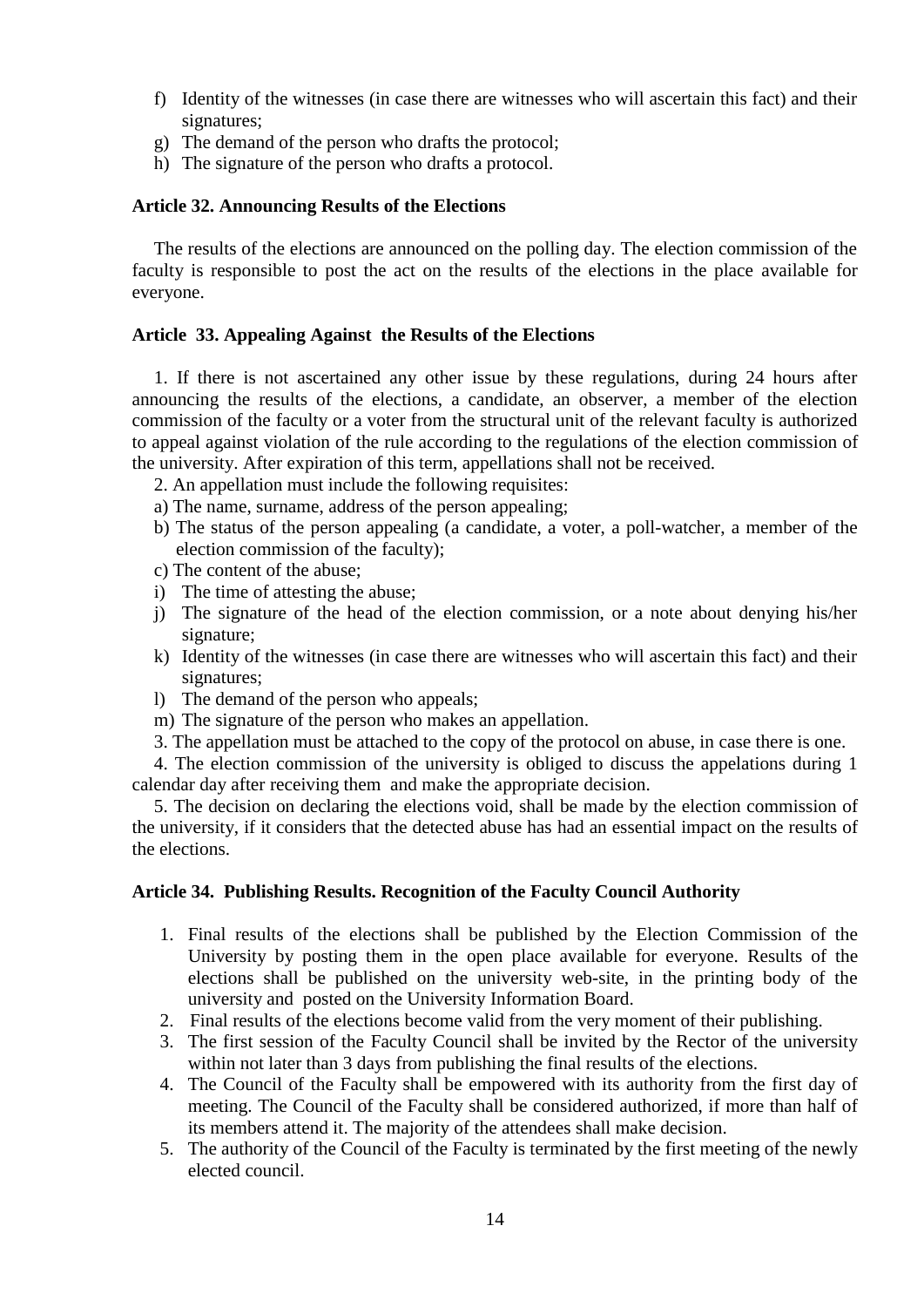# **Chapter V. Faculty Structure. Scientific-Research and Support Structural Units of the Faculty**

#### **Article 35. Faculty Structure**

1. The faculty structure includes academic-scientific and support personnel structural units of the faculty established in accordance with the "Law of Georgia on Higher Education" and the University Statute.

2. Faculty structure shall be designed by the Faculty Board and approved by the University Representative Council on the proposal of the Dean of the faculty.

### **Article 36. Scientific-Research and Support Structural Units of the Faculty**

1. The rule for the activity of the faculty scientific-research and support structural units is determined by the University Statute and this Regulations.

- 2. The faculty is composed of:
- a) Scientific–research structural unit a department;
- c) Support structural units
	- Secretariat of the Faculty;
	- Laboratory;
	- Computer Class.

# **Article 37. Scientific-Research Structural Units of the Faculty**

1. Scientific-Research Structural Units of the Faculty are the following:

- a) Department of Chemical and Environmental Technologies;;
- b) Department of "Food Technologies";;
- c) Department of Design and Technology;

2.The scientific-research structural unit of the Faculty carries out its activities in accordance with the "Law of Georgia on Higher Education", the University Statute, these Regulation and the Regulations of the Structural Unit approved by the University Representative Council. The faculty may include a scientific-research structural unit whose regulations shall be approved by the University Representative Council.

### **Article 38. Goals and Objectives of the Scientific-Research Structural Unit:**

- a) Facilitating efficient implementation of academic and research activities;
- b) Drawing up educational programmes;
- c) Designing a strategic plan for development.

#### **Article 39. Management of Scientific-Research Structural Unit of the Faculty**

1. Scientific-Research structural unit is guided by the Head of the Department - in case of Faculty Department;

2. Head of the Faculty Scientific-Research Structural Unit (Department) may be a professor or associate professor of this structural unit;

3. Head of the Department is approved or elected by the Faculty Council after being nominated by the Faculty Dean;

4. The Faculty Council approves the head of the Scientific-Research Structural Unit if only one candidate is nominated by the Dean of the Faculty;

5. The Faculty Council elects the head of the Scientific-Research Structural Unit if two or more candidates are nominated by the Dean of the Faculty;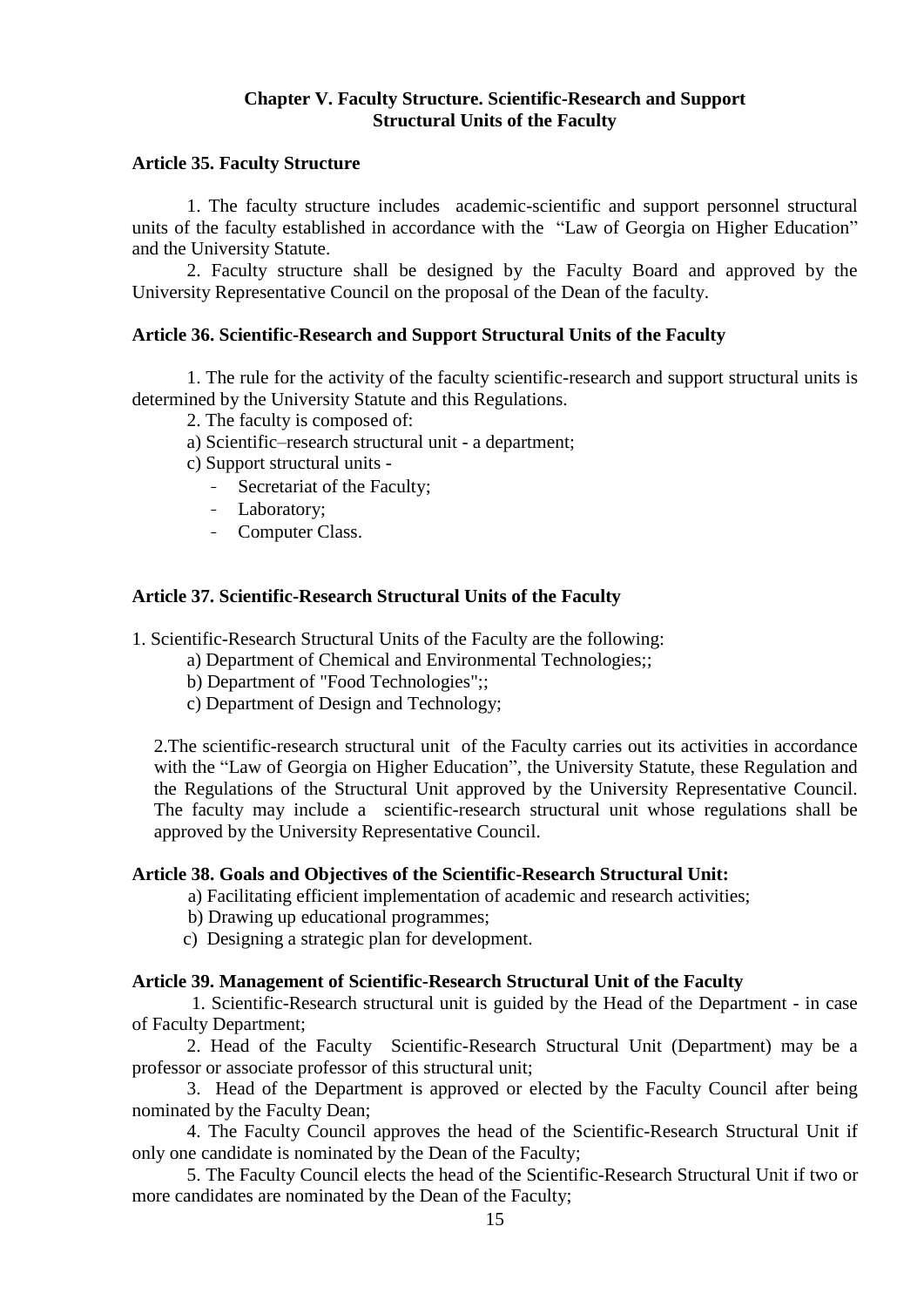6. The rule for making decision on approval/election of the head of the Scientific-Research Structural Unit of the Faculty is determined by the faculty regulations;

**7.** The term of office of the head of the department expires upon the expiration of the term of office of the Faculty Dean. In case of early termination of the term of the head of the Scientific-Research Structural Unit of the Faculty, the Rector of the university shall appoint a temporary Acting Head before the appointment of the new one.

8. The head of the Scientific-Research Structural Unit of the Faculty is dismissed from fulfilling the duties imposed on him by the Rector of the university.

# **9. Head of the Department:**

- 1. Coordinates training-scientific activities in the department directions;;
- 2. Provides organizational support to educational programmes, syllabi and the process of their implementation;
- 3. Within its competence, establishes business ties with appropriate state and private structures to study the rates of the graduates' employment and labor market requirements
- 4. Ensures conducting of training practice at appropriate level;;
- 5. Cares about the improvement of infrastructure, material-technical and training base of the activity;
- 6. Supervises the scientific-research work plan, drafting and implementation of scientific projects;;
- 7. Strengthens and supports the training groups with curators / tutors and supervises their activities;);
- 8. At the Department level, organizes participation of undergraduate, graduate and doctoral students in the scientific conferences and seminars;
	- 9. Together with the members of the Department, determines the research priorities of the Department;
	- 10. Carries out other assignments given by the Faculty Board and Dean;

# **3. Secretariat of the Faculty**

- The Faculty Secretariat is headed by the Faculty Dean.
- **-** The staff of the Faculty Secretariat is appointed and dismissed by the Rector of the
- University on the proposal of the Dean.

# **Secretary of the Faculty:**

- Provides registration of students;
- Makes personal files of students;
- Uploads data on students in the electronic database and systematic renews the base in this regard;
- Organizes registration of agreement with students;
- Keeps information about tables/schedules, lists, statements and student mobility;
- Provids information and reports to students ( on academic issues and achievements and others);
- Is responsible for receiving / processing / issuing examination statements;;
- Is responsible for the statistical processing of academic data;
- Controls/monitors academic and financial debts of students;.
- Verifies students' data to fill the diplomas;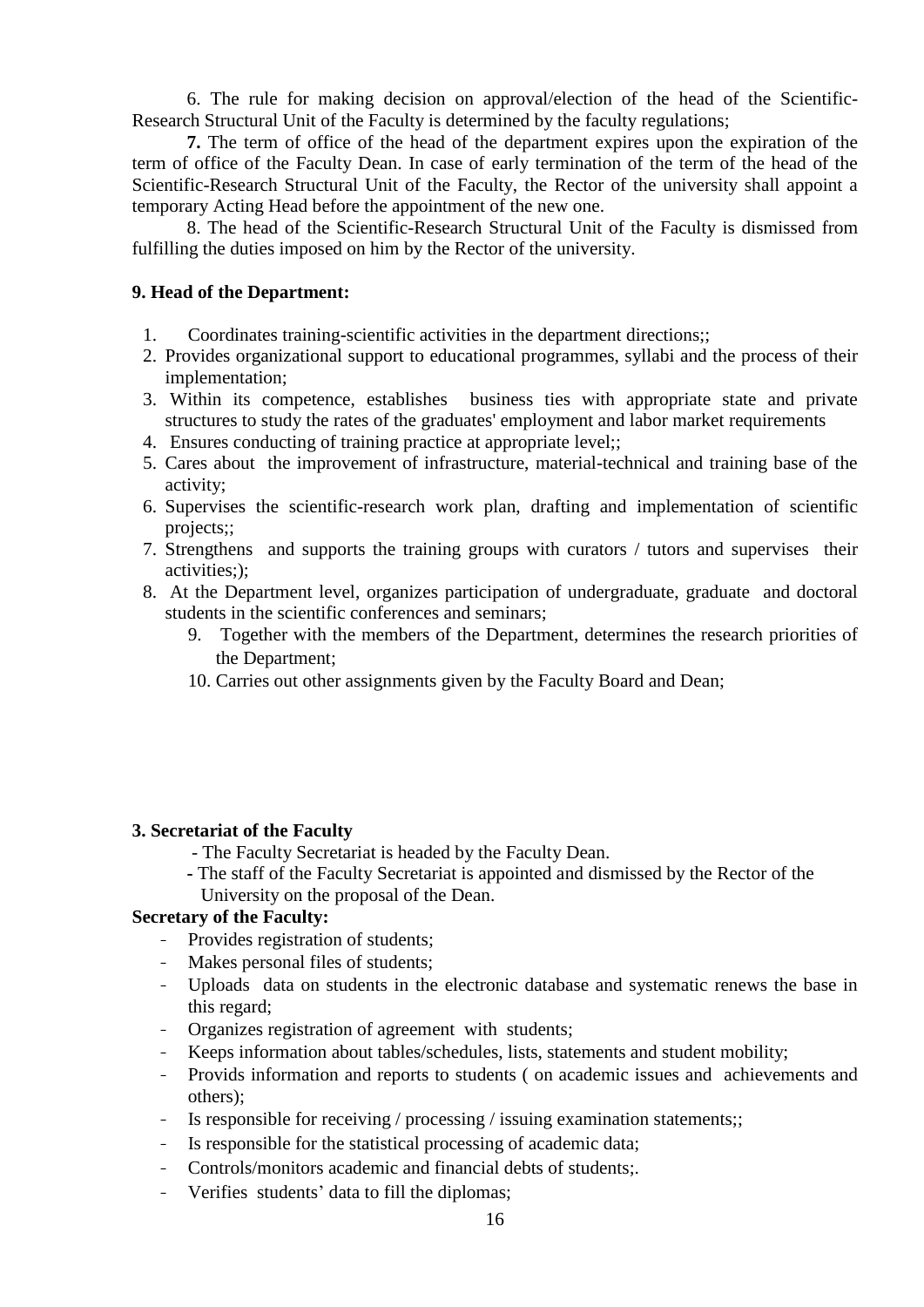- Fills the diploma supplement;
- Creates personal file folders and sends them to the archive;
- Other tasks.

# **Article 4: Faculty Support Structural Units**

- 1. Activity of the Faculty Support Structural Unit is carried out in accordance with the Regulations of the Support Structural Unit approved by the University Representative Council.
- 2. Head of the Faculty Support Structural Unit is appointed and dismissed by the Rector of the University.

# **Article 41. Support Staff**

**1.** The competence and responsibilities of the support staff of the Faculty shall be determined by the relevant instructions and work descriptions that are approved by the Administrative Act of the University Rector (Annexes of Description of the Positions);

**2.** Support staff of the Faculty is appointed and dismissed by the Rector of the University.